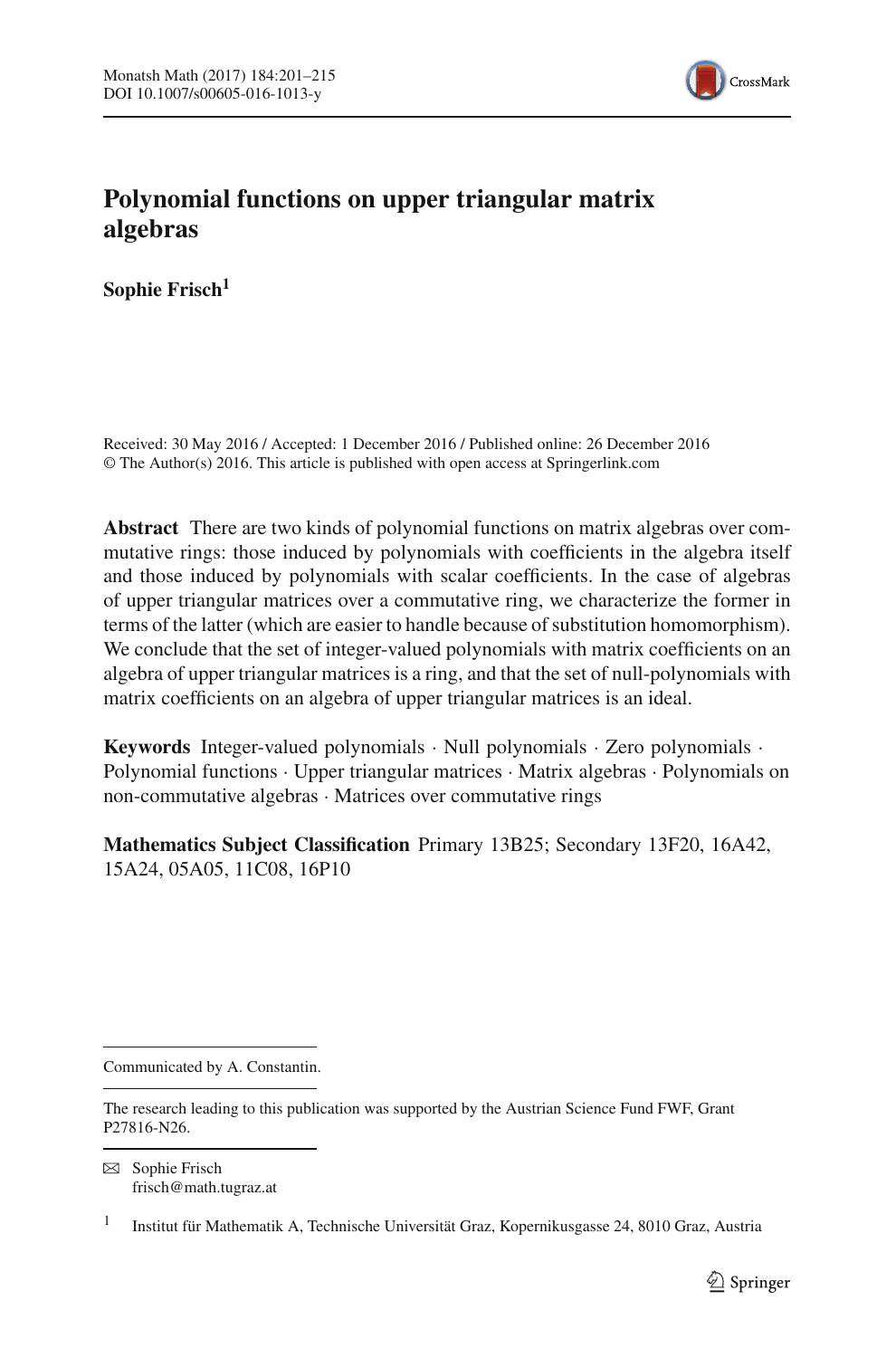# **1 Introduction**

Polynomial functions on non-commutative algebras over commutative rings come in two flavors: one, induced by polynomials with scalar coefficients, the other, by polynomials with coefficients in the non-commutative algebra itself [\[1,](#page-14-0)[4](#page-14-1)[–9](#page-14-2)[,11](#page-14-3)[,12](#page-14-4)].

For the algebra of upper triangular matrices over a commutative ring, we show how polynomial functions with matrix coefficients can be described in terms of polynomial functions with scalar coefficients. In particular, we express integer-valued polynomials with matrix coefficients in terms of integer-valued polynomials with scalar coefficients. The latter have been studied extensively by Evrard, Fares and Johnson [\[1](#page-14-0)] and Peruginelli [\[6\]](#page-14-5) and have been characterized as polynomials that are integer-valued together with a certain kind of divided differences.

Also, our results have a bearing on several open questions in the subject of polynomial functions on non-commutative algebras. They allow us to answer in the affirmative, in the case of algebras of upper triangular matrices, two questions (see Sect. [5\)](#page-12-0) posed by Werner [\[12](#page-14-4)]: whether the set of null-polynomials on a noncommutative algebra forms a two-sided ideal and whether the set of integer-valued polynomials on a non-commutative algebra forms a ring. In the absence of a substitution homomorphism for polynomial functions on non-commutative rings, neither of these properties is a given.

Also, our results on polynomials on upper triangular matrices show that we may be able to describe polynomial functions induced by polynomials with matrix coefficients by polynomial functions induced by polynomials with scalar coefficients, even when the relationship is not as simple as in the case of the full matrix algebra.

Let *D* be a domain with quotient field *K*, *A* a finitely generated torsion-free *D*algebra and  $B = A \otimes_D K$ . To exclude pathological cases we stipulate that  $A \cap K = D$ . Then the set of right integer-valued polynomials on *A* is defined as

$$
\mathrm{Int}_B(A) = \{ f \in B[x] \mid \forall a \in A \ f(a) \in A \},
$$

where  $f(a)$  is defined by substitution on the right of the coefficients,  $f(a) = \sum_{k} b_{k} a^{k}$ , for  $a \in A$  and  $f(x) = \sum_{k} b_k x^k \in B[x]$ . Left integer-valued polynomials are defined analogously, using left-substitution:

$$
\mathrm{Int}_B^{\ell}(A) = \{ f \in B[x] \mid \forall a \in A \ f(a)_{\ell} \in A \},
$$

where  $f(a)_{\ell} = \sum_{k} a^{k} b_{k}$ . Also, we have integer-valued polynomials on *A* with scalar coefficients:

$$
Int_K(A) = \{ f \in K[x] \mid \forall a \in A \ f(a) \in A \}.
$$

For  $A = M_n(D)$  and  $B = M_n(K)$  we could show [\[4\]](#page-14-1) that

$$
\mathrm{Int}_B(A) = \mathrm{Int}_K(A) \otimes_D A.
$$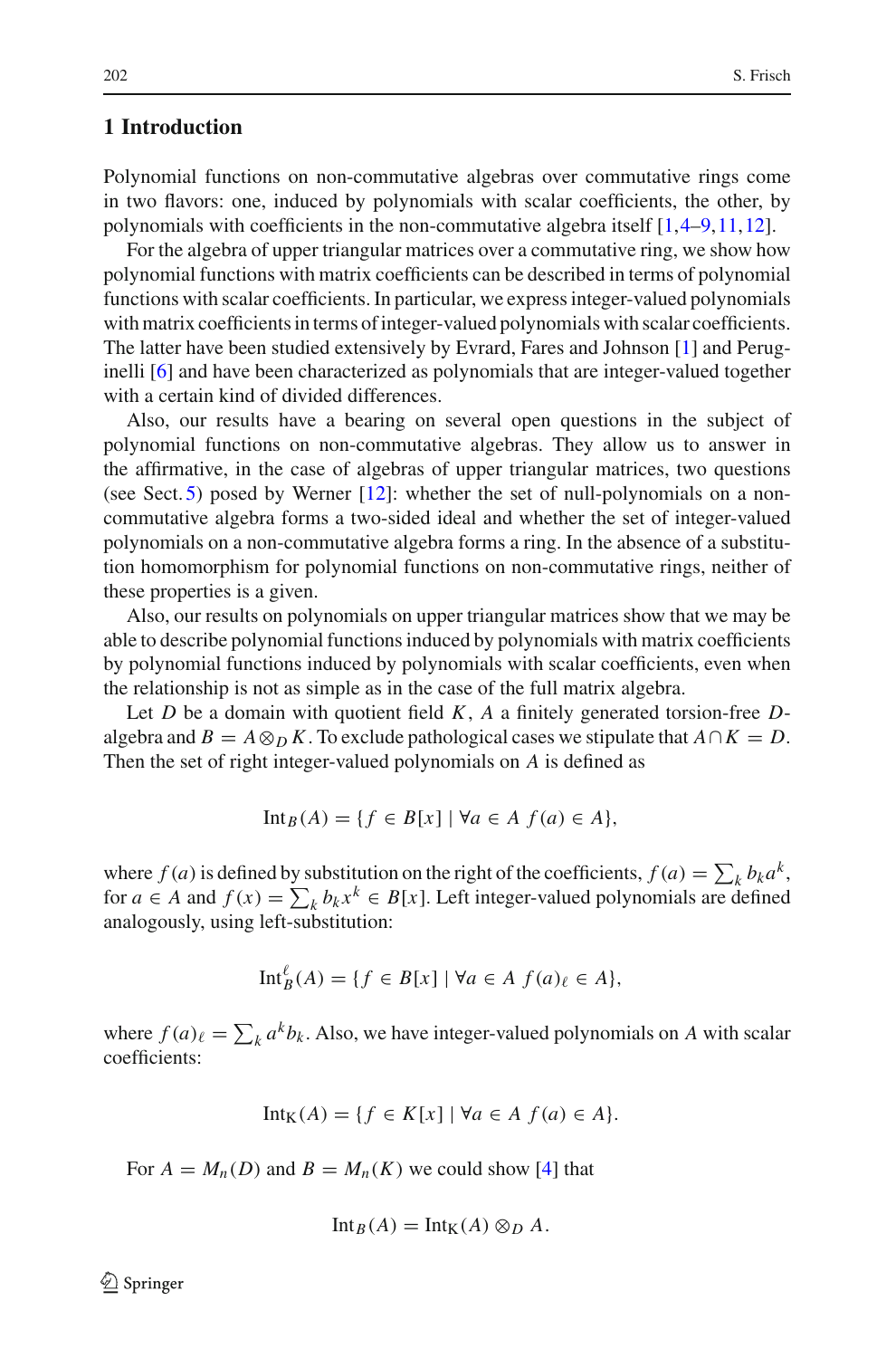Peruginelli and Werner [\[7\]](#page-14-6) have characterized the algebras for which this relationship holds. We now take this investigation one step further and show for algebras of upper triangular matrices, where  $A = T_n(D)$  and  $B = T_n(K)$ , that  $Int_B(A)$  can be described quite nicely in terms of  $Int<sub>K</sub>(A)$  (cf. Remark [1.6,](#page-3-0) Theorem [4.2\)](#page-11-0), but that the connection is not as simple as merely tensoring with *A*.

For a ring *R*, and  $n \geq 1$ , let  $M_n(R)$  denote the ring of  $n \times n$  matrices with entries in *R* and  $T_n(R)$  the subring of upper triangular matrices, i.e., the ring consisting of  $n \times n$  matrices  $C = (c_{ij})$  with  $c_{ij} \in R$  and

$$
c_{ij} \neq 0 \Longrightarrow j \geq i.
$$

<span id="page-2-0"></span>*Remark 1.1* Let *R* be a commutative ring. We will make extensive use of the ring isomorphism between the ring of polynomials in one variable with coefficients in  $M_n(R)$  and the ring of  $n \times n$  matrices with entries in  $R[x]$ :

$$
\varphi\colon (M_n(R))[x]\to M_n(R[x]),\quad \sum_k (a_{ij}^{(k)})_{1\leq i,j\leq n} x^k\mapsto \left(\sum_k a_{ij}^{(k)} x^k\right)_{1\leq i,j\leq n}
$$

The restriction of  $\varphi$  to  $(T_n(R))[x]$  gives a ring isomorphism between  $(T_n(R))[x]$  and  $T_n(R[x])$ .

<span id="page-2-1"></span>**Notation 1.2** For  $f \in (M_n(R))[x]$ ,  $F_k$  denotes the *k*-th coefficient of  $f$ , and  $f_{ij}^{(k)} \in R$ the  $(i, j)$ -th entry in  $F_k$ . When we reinterpret f as an element of  $M_n(R[x])$  via the ring isomorphism of Remark [1.1,](#page-2-0) we denote the  $(i, j)$ -th entry of f by  $f_{ij}$ .

In other words,

$$
f = \sum_{k} F_k x^k, \quad \text{where} \quad F_k = (f_{ij}^{(k)})_{1 \le i, j \le n}
$$

and

$$
\varphi(f) = (f_{ij})_{1 \le i, j \le n}, \quad \text{where} \quad f_{ij} = \sum_{k} f_{ij}^{(k)} x^{k}
$$

Also, we write  $[M]_i$  *i* for the  $(i, j)$ -the entry of a matrix M. In particular,  $[f(C)]_i$  *i* is the  $(i, j)$ -the entry of  $f(C)$ , the result of substituting the matrix  $C$  for the variable (to the right of the coefficients) in *f*, and  $[f(C)_{\ell}]_{i j}$  the  $(i, j)$ -th entry of  $f(C)_{\ell}$ , the result of substituting *C* for the variable in *f* to the left of the coefficients.

We will work in a setting that allows us to consider integer-valued polynomials and null-polynomials on upper triangular matrices at the same time.

From now on, *R* is a commutative ring, *S* a subring of *R*, and *I* an ideal of *S*.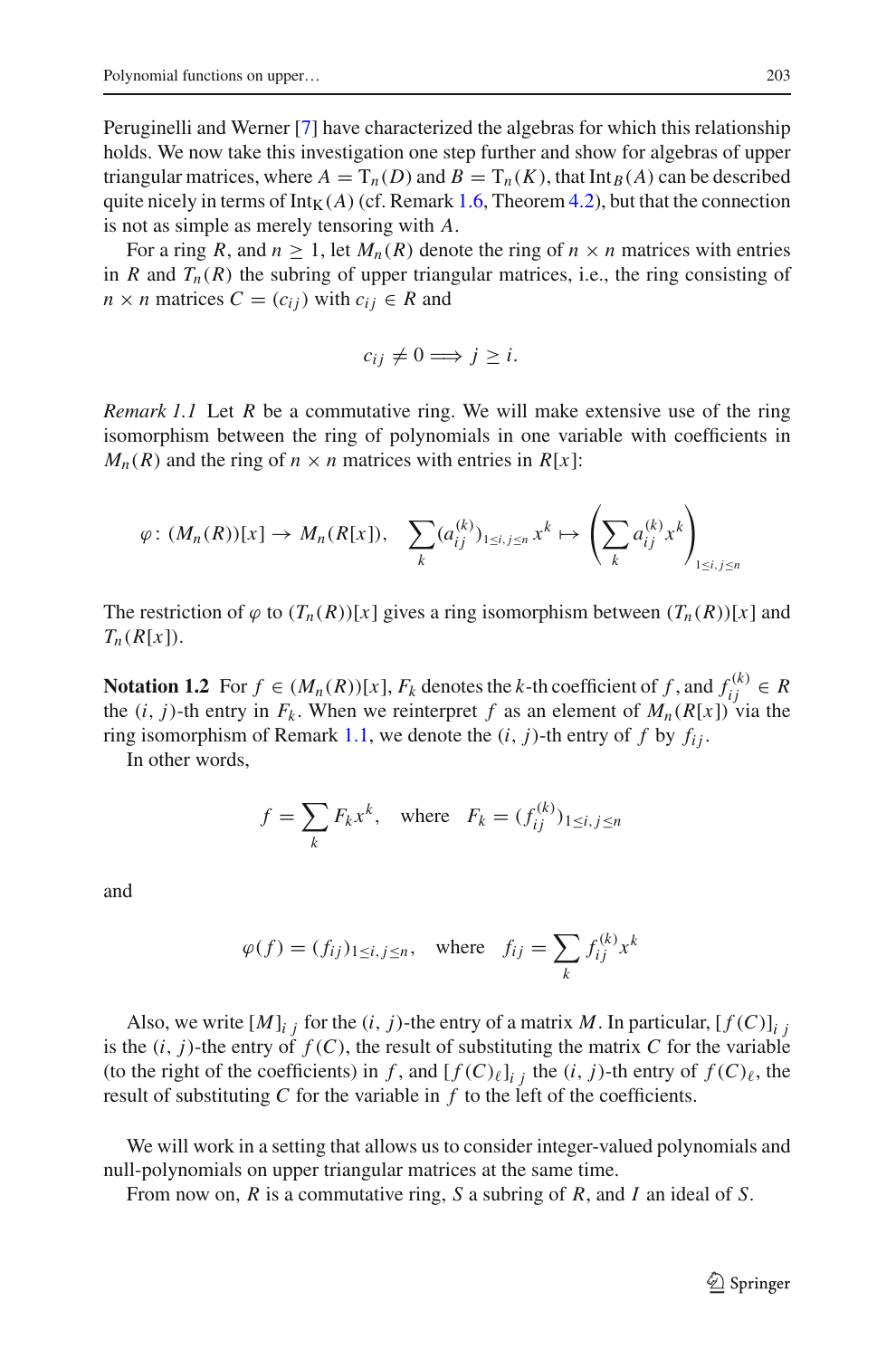**Notation 1.3** Let *R* be commutative ring, *S* a subring of *R* and *I* an ideal of *S*.

$$
\text{Int}_{R}(T_{n}(S), T_{n}(I)) = \{ f \in R[x] \mid \forall C \in T_{n}(S) : f(C) \in T_{n}(I) \}
$$
\n
$$
\text{Int}_{T_{n}(R)}(T_{n}(S), T_{n}(I)) = \{ f \in (T_{n}(R))[x] \mid \forall C \in T_{n}(S) : f(C) \in T_{n}(I) \}
$$
\n
$$
\text{Int}^{\ell}{}_{T_{n}(R)}(T_{n}(S), T_{n}(I)) = \{ f \in (T_{n}(R))[x] \mid \forall C \in T_{n}(S) : f(C)_{\ell} \in T_{n}(I) \},
$$

where

$$
f(C) = \sum_{k} F_k C^k \quad \text{and} \quad f(C)_{\ell} = \sum_{k} C^k F_k \quad \text{for} \quad f = \sum_{k} F_k x^k.
$$

*Example 1.4* When *D* is a domain with quotient field *K* and we set  $R = K$  and  $S =$  $I = D$ , then Int<sub>R</sub>(T<sub>*n*</sub>(*S*), T<sub>*n*</sub>(*I*)) = Int<sub>K</sub>(T<sub>*n*</sub>(*D*)) is the ring of integer-valued polynomials on  $T_n(D)$  with coefficients in *K* and  $Int_{T_n(R)}(T_n(S), T_n(I)) = Int_{T_n(K)}(T_n(D)),$ the set of right integer-valued polynomials on  $T_n(D)$  with coefficients in  $(T_n(K))$ . We will show that the latter set is closed under multiplication and, therefore, a ring, cf. Theorem [5.4.](#page-13-0)

*Example 1.5* When *R* is a commutative ring and we set  $S = R$  and  $I = (0)$ , then  $\text{Int}_R(T_n(S), T_n(I)) = N_R(T_n(R))$  is the ideal of those polynomials in  $R[x]$  that map every matrix in  $T_n(R)$  to zero, and  $\text{Int}_{T_n(R)}(T_n(S), T_n(I)) = N_{T_n(R)}(T_n(R))$  is the set of polynomials in  $(T_n(R))[x]$  that map every matrix in  $T_n(R)$  to zero under right substitution. We will show that the latter set is actually an ideal of  $(T_n(R))[x]$ , cf. Theorem [5.2.](#page-12-1)

We illustrate here in matrix form our main result on the connection between the two kinds of polynomial functions on upper triangular matrices, those induced by polynomials with matrix coefficients on one hand, and those induced by polynomials with scalar coefficients on the other hand. (For details, see Theorem [4.2.](#page-11-0))

<span id="page-3-0"></span>*Remark 1.6* If we identify  $Int_{T_n(R)}(T_n(S), T_n(I))$  and  $Int^{\ell}T_n(R)(T_n(S), T_n(I))$ —a priori subsets of  $(T_n(R))[x]$ —with their respective images in  $T_n(R[x])$  under the ring isomorphism

$$
\varphi\colon (\mathsf{T}_n(R))[x]\to T_n(R[x]),\quad \sum_k (f_{ij}^{(k)})_{1\leq i,j\leq n} x^k \mapsto \left(\sum_k f_{ij}^{(k)} x^k\right)_{1\leq i,j\leq n}
$$

then

(1) Int<sub>T<sub>n</sub>(R)</sub>(T<sub>n</sub>(S), T<sub>n</sub>(I))

$$
= \begin{pmatrix} \text{Int}_{R}(T_{n}(S), T_{n}(I)) & \text{Int}_{R}(T_{n-1}(S), T_{n-1}(I)) & \dots & \text{Int}_{R}(T_{2}(S), T_{2}(I)) & \text{Int}_{R}(S, I) \\ 0 & \text{Int}_{R}(T_{n-1}(S), T_{n-1}(I)) & \dots & \text{Int}_{R}(T_{2}(S), T_{2}(I)) & \text{Int}_{R}(S, I) \\ \vdots & \vdots & \ddots & \vdots \\ 0 & 0 & \dots & \text{Int}_{R}(T_{2}(S), T_{2}(I)) & \text{Int}_{R}(S, I) \\ 0 & 0 & \dots & 0 & \text{Int}_{R}(S, I) \end{pmatrix}
$$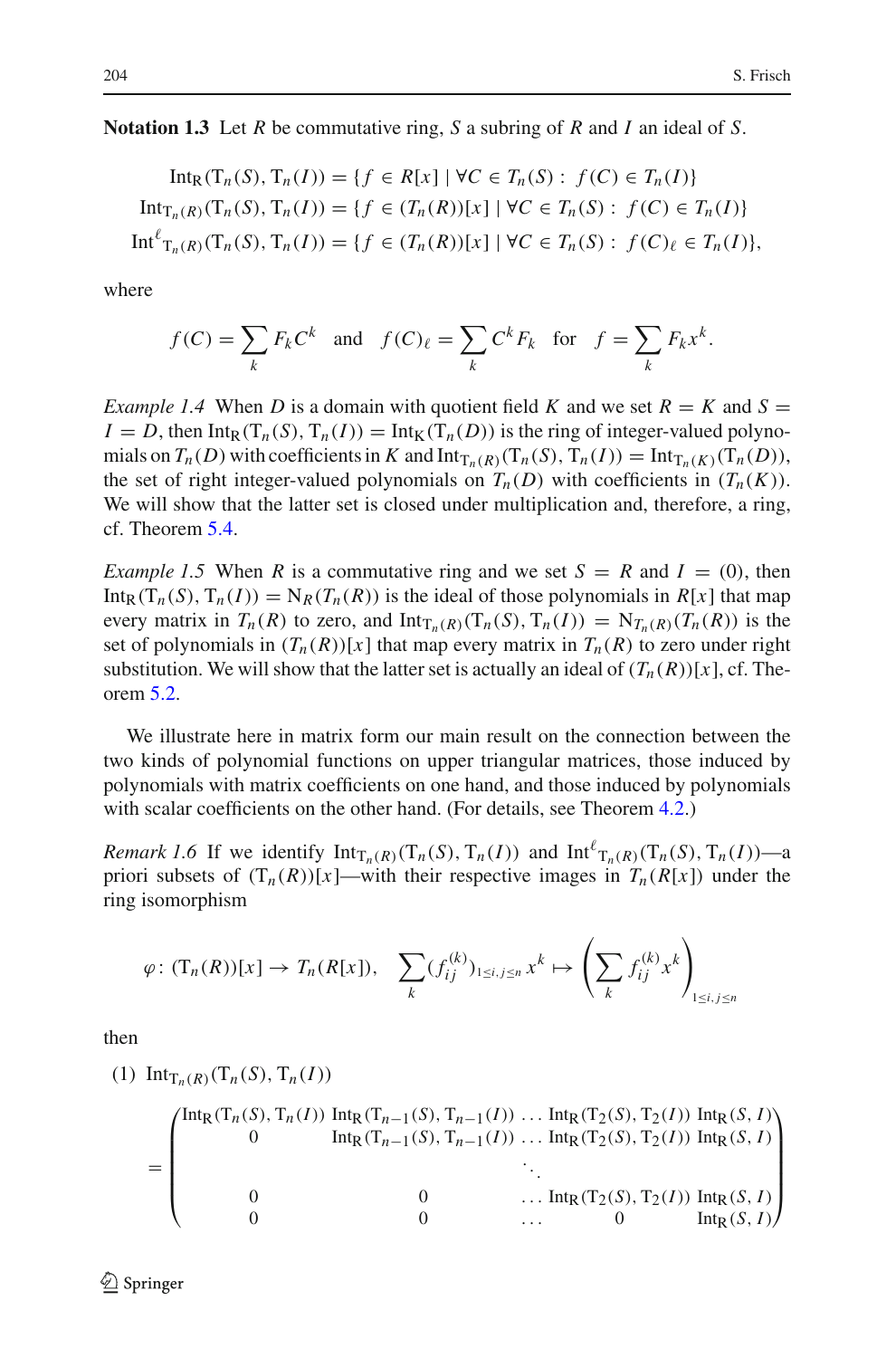(2)  $\text{Int}^{\ell}T_{n}(R)(T_{n}(S), T_{n}(I))$ 

=  $\sqrt{2}$  $\Big\}$  $Int_R(S, I)$   $Int_R(S, I)$  ...  $Int_R(S, I)$   $Int_R(S, I)$ 0 Int<sub>R</sub>(T<sub>2</sub>(*S*), T<sub>2</sub>(*I*)) ... Int<sub>R</sub>(T<sub>2</sub>(*S*), T<sub>2</sub>(*I*)) Int<sub>R</sub>(T<sub>2</sub>(*S*), T<sub>2</sub>(*I*)) ... 0 ... Int<sub>R</sub>(T<sub>n−1</sub>(*S*), T<sub>n−1</sub>(*I*)) Int<sub>R</sub>(T<sub>n−1</sub>(*S*), T<sub>n−1</sub>(*I*)) 0 0 ... 0 Int<sub>R</sub>(T<sub>n</sub>(*S*), T<sub>n</sub>(*I*))  $\lambda$  $\frac{1}{\sqrt{2\pi}}$ 

## **2 Path polynomials and polynomials with scalar coefficients**

We will use the combinatorial interpretation of the (*i*, *j*)-th entry in the *k*-th power of a matrix as a weighted sum of paths from *i* to *j*.

Consider a set *V* together with a subset *E* of  $V \times V$ . We may regard the pair  $(V, E)$ as a set with a binary relation or as a directed graph. Choosing the interpretation as a graph, we may associate monomials to paths and polynomials to finite sets of paths.

For our purposes, a path of length  $k \ge 1$  from *a* to *b* (where  $a, b \in V$ ) in a directed graph  $(V, E)$  is a sequence  $e_1e_2 \ldots e_k$  of edges  $e_i = (a_i, b_i) \in E$  such that  $a_1 = a$ ,  $b_k = b$  and  $b_j = a_{j+1}$  for  $1 \leq j \leq k$ . Also, for each  $a \in V$ , there is a path of length 0 from *a* to *a*, which we denote by  $\varepsilon_a$ . (For  $a \neq b$  there is no path of length 0 from *a* to *b*.)

We introduce a set of independent variables  $X = \{x_{vw} \mid (v, w) \in V \times V\}$  and consider the polynomial ring

$$
R[X] = R[\lbrace x_{vw} \mid (v, w) \in V \times V \rbrace]
$$

with coefficients in the commutative ring *R*.

To each edge  $e = (a, b)$  in *E*, we associate the variable  $x_{ab}$  and to each path  $e_1e_2...e_k$  of length *k*, with  $e_i = (a_i, b_i)$ , the monomial of degree *k* which is the product of the variables associated to the edges of the path:  $x_{a_1b_1}x_{a_2b_2} \ldots x_{a_kb_k}$ . To each path of length 0 we associate the monomial 1.

If *E* is finite, or, more generally, if for any pair of vertices  $a, b \in V$  and fixed  $k \geq 0$  there are only finitely many paths in  $(V, E)$  from *a* to *b*, we define the *k*-th path polynomial from *a* to *b*, denoted by  $p_{ab}^{(k)}$ , as the sum in  $R[X]$  of the monomials corresponding to paths of length *k* from *a* to *b*. If there is no path of length *k* from *a* to *b* in  $(V, E)$ , we set  $p_{ab}^{(k)} = 0$ .

From now on, we fix the relation  $(N, \leq)$  and all path polynomials will refer to the graph of  $(N, \leq)$ , where  $N = \{1, 2, 3, \ldots\}$ , or one of its finite subgraphs given by intervals. The finite subgraph given by the interval

$$
[i, j] = \{k \in \mathbb{N} \mid i \le k \le j\}
$$

is the graph with set of vertices [*i*, *j*] and set of edges  $\{(a, b) | i \le a \le b \le j\}$ .

Because of the transitivity of the relation " $\leq$ ", a path in ( $\mathbb{N}, \leq$ ) from *a* to *b* involves only vertices in the interval [*a*, *b*]. The path polynomial  $p_{ab}^{(k)}$ , therefore, is the same whether we consider *a*, *b* as vertices in the graph  $(\mathbb{N}, \leq)$ , or any subgraph given by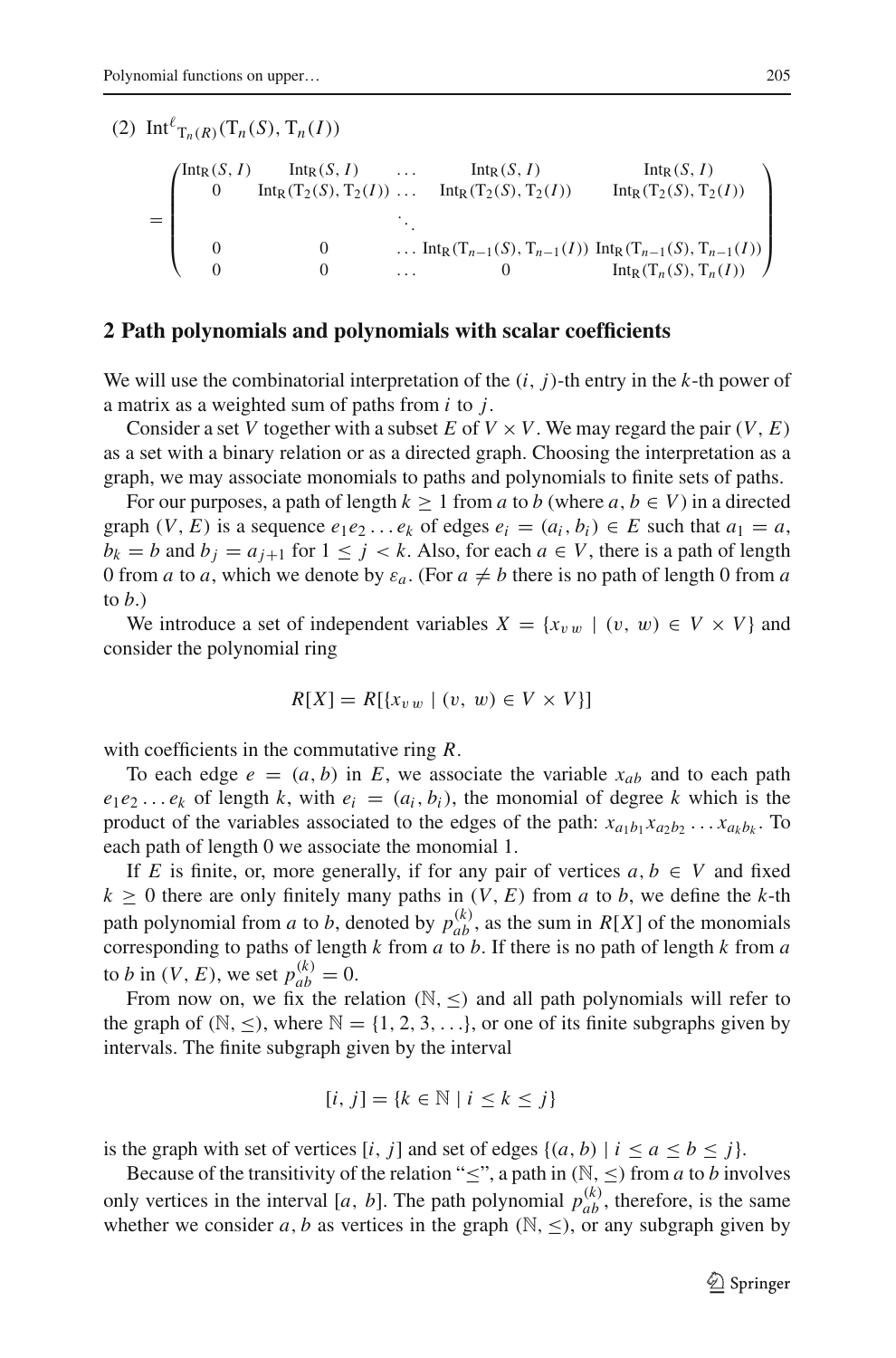<span id="page-5-0"></span>an interval  $[i, j]$  with  $a, b \in [i, j]$ . So we may suppress all references to intervals and subgraphs and define:

**Definition 2.1** Let *R* be a commutative ring. The *k*-th path polynomial from *i* to *j* (corresponding to the relation  $(N, \leq)$ ) in *R[x]* is defined by

(1) For  $1 \le i \le j$  and  $k > 0$  by

$$
p_{ij}^{(k)} = \sum_{i=i_1 \le i_2 \le \dots \le i_{k+1}=j} x_{i_1 i_2} x_{i_2 i_3} \dots x_{i_{k-1} i_k} x_{i_k i_{k+1}},
$$

- (2) for  $1 \le i \le j$  and  $k = 0$  by  $p_{ij}^{(0)} = \delta_{ij}$ ,
- (3) for  $i > j$  and all  $k: p_{ij}^{(k)} = 0$ .

For  $a, b \in \mathbb{N}$ , we define the sequence of path polynomials from  $a$  to  $b$  as

$$
p_{ab} = (p_{ab}^{(k)})_{k \ge 0}.
$$

<span id="page-5-2"></span>*Remark* 2.2 Note that  $p_{ij}^{(k)}$  is the  $(i, j)$ -th entry of the *k*-th power of a generic upper triangular  $n \times n$  matrix (with  $n \ge i$ , *j*) whose  $(i, j)$ -th entry is  $x_{ij}$  when  $i \le j$  and zero otherwise.

*Example 2.3* The sequence of path polynomials from 2 to 4 is

$$
p_{24} = (0, x_{24}, x_{22}x_{24} + x_{23}x_{34} + x_{24}x_{44}, \dots)
$$

and

$$
p_{24}^{(3)} = x_{22}x_{22}x_{24} + x_{22}x_{23}x_{34} + x_{22}x_{24}x_{44} + x_{23}x_{33}x_{34} + x_{23}x_{34}x_{44} + x_{24}x_{44}x_{44}
$$

Again, note that  $p_{24}$  is the sequence of entries in position  $(2, 4)$  in the powers  $G^0$ ,  $G$ ,  $G^2$ ,  $G^3$ ,... of a generic  $n \times n$  (with  $n \ge 4$ ) upper triangular matrix  $G = (g_{ij})$ with  $g_{ij} = x_{ij}$  for  $i \leq j$  and  $g_{ij} = 0$  otherwise.

In addition to right and left substitution of a matrix for the variable in a polynomial in  $R[x]$  or  $(T_n(R))[x]$ , we are going to use another way of plugging matrices into polynomials, namely, into polynomials in  $R[X] = R[\{x_i \mid i, j \in \mathbb{N}\}]$ . For this purpose, the matrix  $C = (c_{ij}) \in M_n(R)$  is regarded as a vector of elements of R indexed by  $\mathbb{N} \times \mathbb{N}$ , with  $c_{ij} = 0$  for  $i > n$  or  $j > n$ :

<span id="page-5-1"></span>**Definition 2.4** For a polynomial  $p \in R[X] = R[\{x_{ij} | i, j \in \mathbb{N}\}]$  and a matrix  $C = (c_{ij}) \in M_n(R)$  we define  $p(C)$  as the result of substituting  $c_{ij}$  for those  $x_{ij}$  in *p* with  $i, j \leq n$  and substituting 0 for all  $x_{kh}$  with  $k > n$  or  $h > n$ .

To be able to describe the  $(i, j)$ -th entry in  $f(C)$ , where  $f \in R[x]$ , we need one more construction: for sequences of polynomials  $p = (p_i)_{i \geq 0}, q = (q_i)_{i \geq 0}$  in  $R[X]$ , at least one of which is finite, we define a scalar product  $\langle p, q \rangle = \sum_i p_i q_i$ . Actually,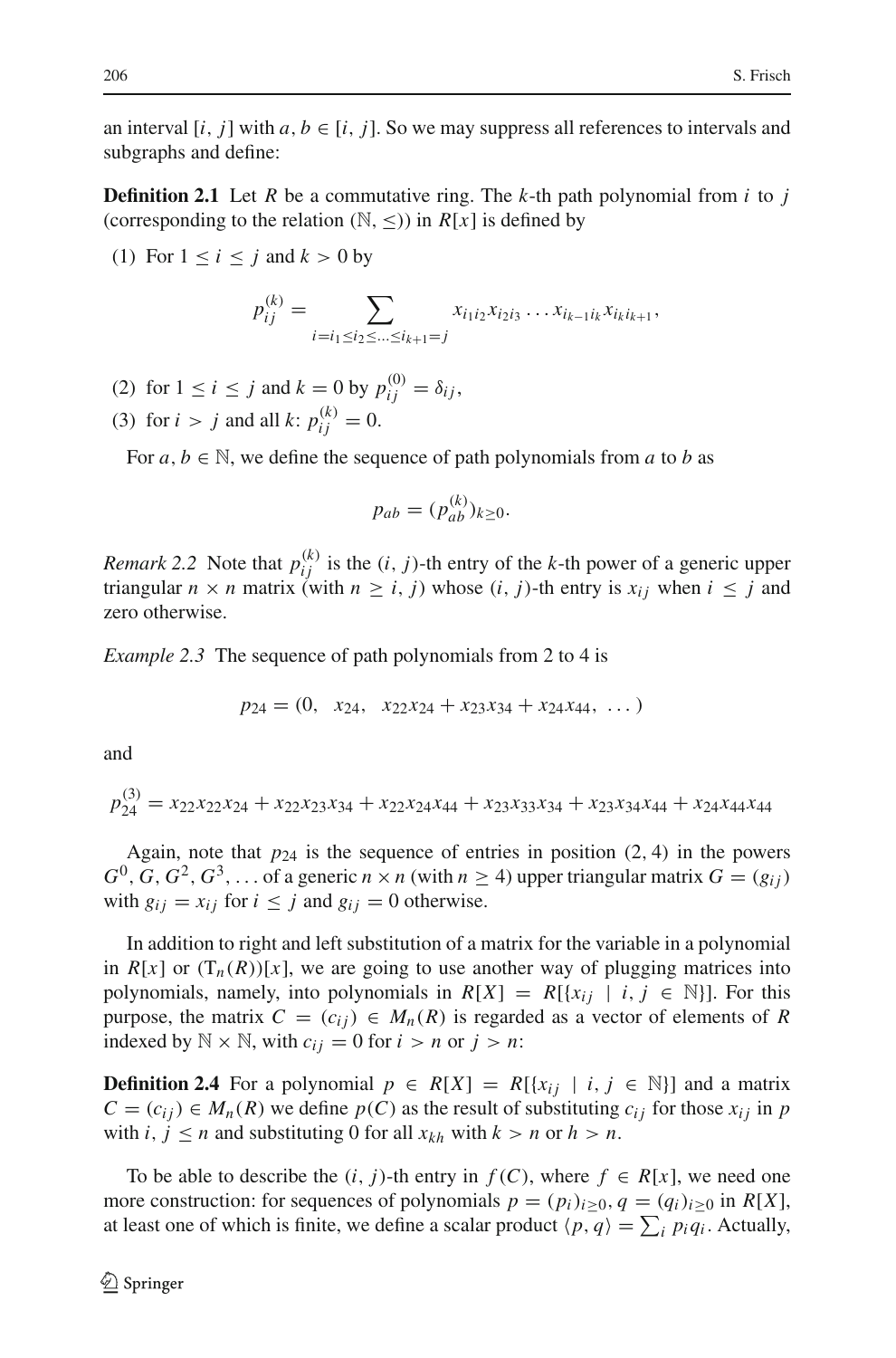we only need one special instance of this construction, that where one of the sequences is the sequence of coefficients of a polynomial in  $R[x]$  and the other a sequence of path polynomials from *a* to *b*.

<span id="page-6-0"></span>**Definition 2.5** Given  $f = f_1 + f_1x + \cdots + f_mx^m \in R[x]$  (which we identify with the sequence of its coefficients),  $a, b \in \mathbb{N}$ , and  $p_{ab} = (p_{ab}^{(k)})_{k=0}^{\infty}$  the sequence of path polynomials from *a* to *b* as in Definition [2.1,](#page-5-0) we define

$$
\langle f, p_{ab}\rangle = \sum_{k\geq 0} f_k p_{ab}^{(k)}.
$$

<span id="page-6-1"></span>**Definition 2.6** For a polynomial *p* ∈ *R*[*X*] = *R*[{ $x_{ij}$  | *i*, *j* ∈ N}] and *S* ⊂ *R*, we define the image  $p(S^*) \subseteq R$  as the set of values of p as the variables occurring in p range through *S* independently. (The star in  $S^*$  serves to remind us that the arguments of *p* are not elements of *S*, but *k*-tuples of elements of *S* for unspecified *k*.)

We define Int(*S*<sup>\*</sup>, *I*) as the set of those polynomials in  $R[X] = R[\{x_{ij} | i, j \in \mathbb{N}\}]$ that take values in *I* whenever elements of *S* are substituted for the variables.

The notation Int( $S^*$ , *I*) is suggested by the convention that Int( $S$ , *I*) consists of polynomials in one indeterminate mapping elements of *S* to elements of *I* and, for  $k \in \mathbb{N}$ , Int( $S^k$ , *I*) consists of polynomials in *k* indeterminates mapping *k*-tuples of elements of *S* to *I*.

We summarize here the connection between path polynomials and the related constructions of Definitions [2.1,](#page-5-0) [2.4,](#page-5-1) [2.5](#page-6-0) and [2.6](#page-6-1) with entries of powers of matrices and entries of the image of a matrix under a polynomial function.

<span id="page-6-2"></span>*Remark* 2.7 Let *R* be a commutative ring,  $C \in T_n(R)$ ,  $k \ge 0$ ,  $1 \le i, j \le n$ , and  $p_{ij}^{(k)}$ the *k*-the path polynomial from *i* to *j* in  $R[x]$  as in Definition [2.1.](#page-5-0)

- (1)  $[C^k]_{ij} = p_{ij}^{(k)}(C)$
- (2) For  $\hat{f} \in R[x]$ ,  $[f(C)]_{ii} = \langle f, p_{ii} \rangle (C)$ .
- (3) If the *i*-th row or the *j*-th column of *C* is zero then  $p_{ij}^{(k)}(C) = 0$ , and for all  $f \in R[x]$ ,  $\langle f, p_{ij} \rangle(C) = 0$ .
- (4)  $p_{ij}^{(k)}(S^*) = \{p_{ij}^{(k)}(C) \mid C \in T_n(S)\}.$

*Proof* (1) and (2) follow immediately from Definitions [2.1,](#page-5-0) [2.4](#page-5-1) and [2.5.](#page-6-0) Compare Remark [2.2.](#page-5-2) (3) follows from (2) and Definition [2.4,](#page-5-1) since every monomial occurring in  $p_{ij}^{(k)}$  involves a variable  $x_{im}$  for some *m* and a variable  $x_{hj}$  for some *h*. Also, (4) follows from Definitions [2.1](#page-5-0) and [2.4.](#page-5-1)

<span id="page-6-3"></span>**Lemma 2.8** *Let*  $f \in R[x]$ *. The image of*  $\langle f, p_{ij} \rangle$  *under substitution of elements of* S *for the variables depends only on f and*  $j - i$ *, that is, for all*  $i \leq j$  *and all*  $m \in \mathbb{N}$ 

$$
\langle f, p_{ij} \rangle (S^*) = \langle f, p_{i+m j+m} \rangle (S^*)
$$

*Proof* The *R*-algebra isomorphism

 $\psi$ :  $R[\{x_{hk} \mid i \leq h \leq k \leq j\}] \rightarrow R[\{x_{hk} \mid i + m \leq h \leq k \leq j + m\}]$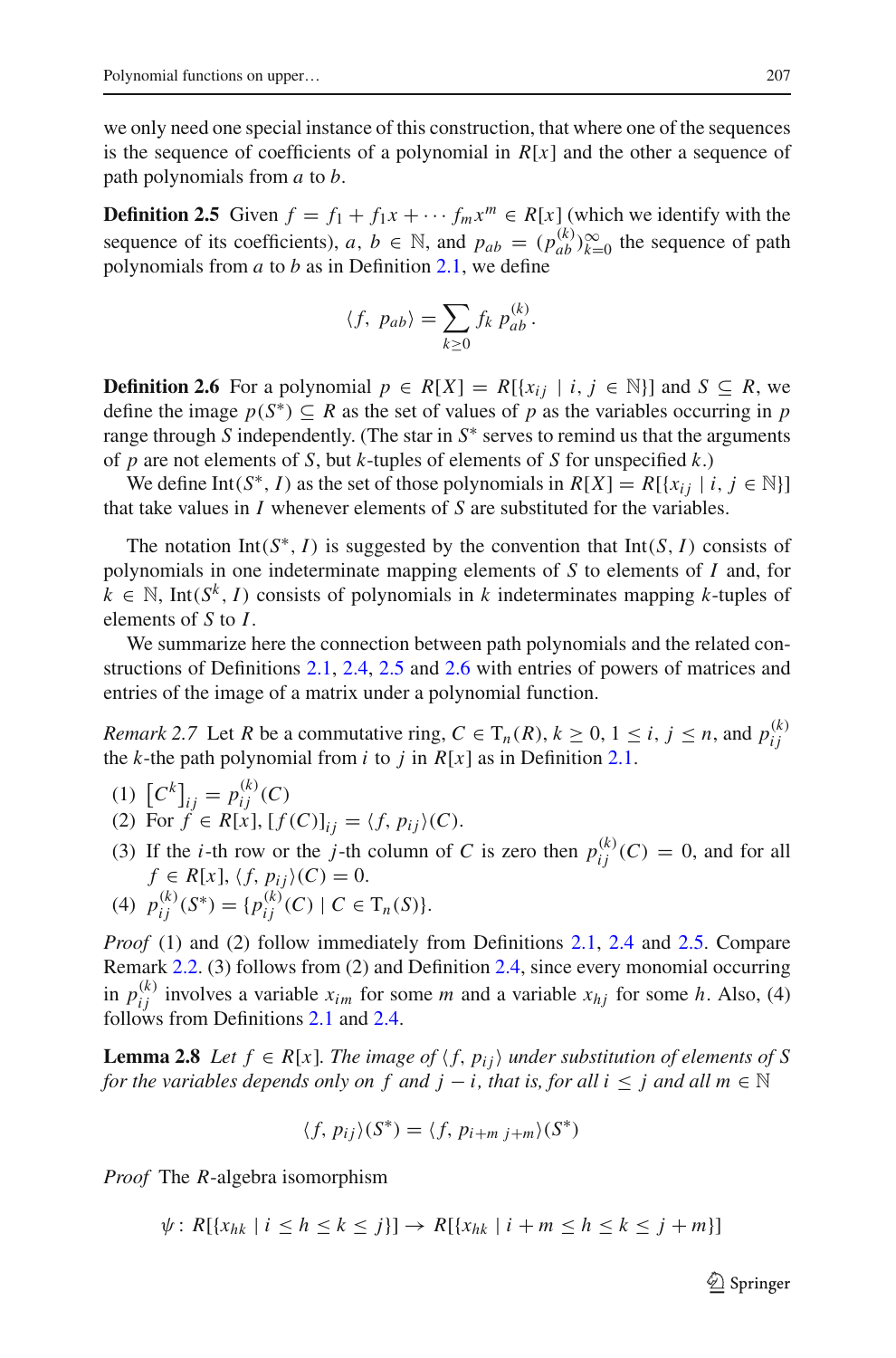with  $\psi(x_{hk}) = \psi(x_{h+m k+m})$  and  $\psi(r) = r$  for all  $r \in R$  maps  $\langle f, p_{ii} \rangle$  to  $\langle f, p_{i+m} \rangle$ .

Applying  $\psi$  amounts to a renaming of variables; it doesn't affect the image of the polynomial function resulting from substituting elements of *S* for the variables.

<span id="page-7-3"></span>**Proposition 2.9** *Let*  $f \in R[x]$ *. The following are equivalent* 

- (1) *f* ∈ Int*R*(*Tn*(*S*), *Tn*(*I*))
- (2) ∀ 1 ≤ *i* ≤ *j* ≤ *n f*, *pi j* ∈ Int(*S*∗, *I*)
- (3)  $\forall$  0  $\leq$   $k \leq n-1$   $\exists i \in \mathbb{N} \ \langle f, p_{i} \rangle \in \text{Int}(S^*, I)$

*Proof* The  $(i, j)$ -th entry of  $f(C)$ , for  $C \in T_n(R)$ , is  $\langle f, p_{ij} \rangle(C)$ , by Remark [2.7](#page-6-2) (2). If *C* varies through  $T_n(S)$ , then all variables occurring in  $\langle f, p_{ij} \rangle$  vary through *S* independently. This shows the equivalence of (1) and (2).

By Lemma [2.8,](#page-6-3) the image of  $\langle f, p_{ij} \rangle$  as the variables range through *S* depends only f and  $i - i$ . This shows the equivalence of (2) and (3). on *f* and  $j - i$ . This shows the equivalence of (2) and (3).

#### **3 Lemmata for polynomials with matrix coefficients**

<span id="page-7-2"></span>**Notation 3.1** Given  $C \in M_n(R)$  and  $1 \leq h \leq j \leq n$ , let  $C^{[h,j]}$  be the matrix obtained from *C* by replacing all entries with row- or column-index outside the interval  $[h, j] = \{m \in \mathbb{N} \mid h \leq m \leq j\}$  by zeros; and for  $S \subseteq R$ , let

$$
T_n^{[h,j]}(S) = \{C^{[h,j]} \mid C \in T_n(S)\}.
$$

<span id="page-7-0"></span>*Remark 3.2* Note that, for  $f \in R[x]$  and  $C \in T_n(R)$ ,

$$
[f(C)]_{ij} = \langle f, p_{ij} \rangle(C) = \langle f, p_{ij} \rangle(C^{[i,j]}) = [f(C^{[i,j]})]_{ij}.
$$

This is so because no variables other than  $x_{st}$  with  $i \leq s \leq t \leq j$  occur in  $p_{ij}^{(k)}$ , for any *k*.

<span id="page-7-1"></span>We derive some technical, but useful, formulas for the  $(i, j)$ -th entry in  $f(C)$  and *f* (*C*)<sub> $\ell$ </sub>, respectively, where  $f \in (T_n(R))[x]$  and  $C \in T_n(R)$ .

**Lemma 3.3** Let  $f \in (T_n(R))[x]$  and  $C \in T_n(R)$  with notation as in [1.2](#page-2-1) and in *Definitions* [2.1](#page-5-0), [2.4](#page-5-1), and [2.5](#page-6-0)*. Then, for all*  $1 \le i \le j \le n$ *, we have* 

*(R)*

$$
[f(C)]_{i j} = \sum_{h \in [i,j]} [f_{ih}(C)]_{h j} = \sum_{h \in [i,j]} [f_{ih}(C^{[h,j]})]_{h j}
$$

*and also*

$$
[f(C)]_{i j} = \sum_{h \in [i,j]} \langle f_{ih}, p_{hj} \rangle(C) = \sum_{h \in [i,j]} \langle f_{ih}, p_{hj} \rangle(C^{[h,j]}).
$$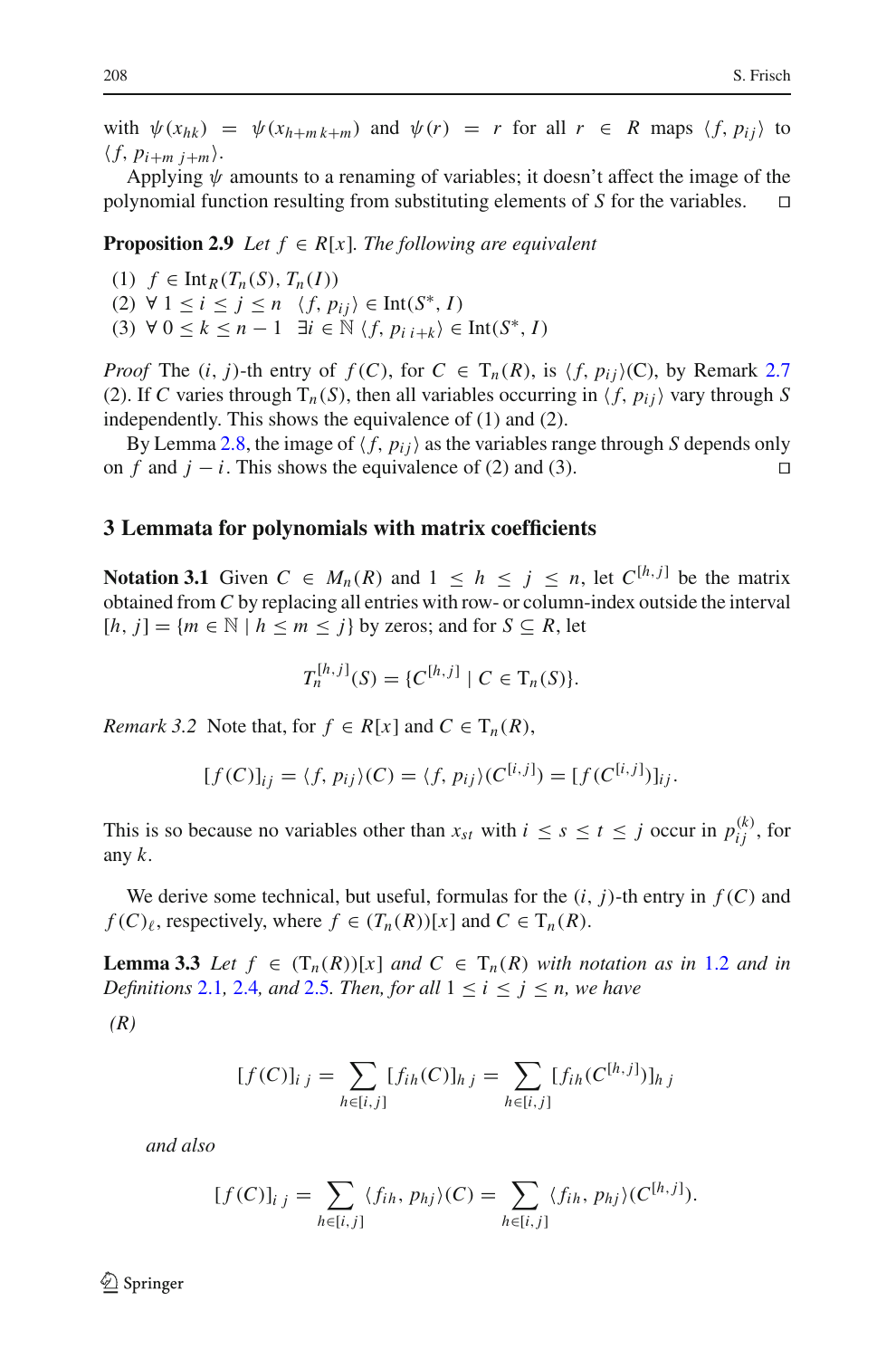(L)

$$
[f(C)_{\ell}]_{i,j} = \sum_{h \in [i,j]} [f_{hj}(C)]_{i,h} = \sum_{h \in [i,j]} [f_{hj}(C^{[i,h]})]_{i,h}
$$

*and also*

$$
[f(C)\ell]_{i,j} = \sum_{h \in [i,j]} \langle f_{hj}, p_{ih} \rangle(C) = \sum_{h \in [i,j]} \langle f_{hj}, p_{ih} \rangle(C^{[i,h]}).
$$

*Proof* Let  $d = \deg f$ .

$$
[f(C)]_{i j} = \sum_{k=0}^{d} [F_k C^k]_{i j} = \sum_{k=0}^{d} \sum_{h \in [1,n]} f_{ih}^{(k)} [C^k]_{h j} = \sum_{k=0}^{d} \sum_{h \in [1,n]} f_{ih}^{(k)} p_{hj}^{(k)}(C).
$$

Changing summation, we get  $\sum_{h \in [1,n]} \sum_{k=0}^d f_{ih}^{(k)} p_{hj}^{(k)}(C)$ .

Considering that  $f_{ih}^{(k)} \neq 0$  only if  $i \leq h$ , and that  $p_{hj}^{(k)} \neq 0$  only if  $h \leq j$ , we can restrict summation to  $h \in [i, j]$ . Consequently,  $[f(C)]_{i,j}$  equals

$$
\sum_{h \in [i,j]} \sum_{k=0}^d f_{ih}^{(k)} p_{hj}^{(k)}(C) = \sum_{h \in [i,j]} \langle f_{ih}, p_{hj} \rangle(C) = \sum_{h \in [i,j]} [f_{ih}(C)]_{hj}.
$$

By Remark [3.2,](#page-7-0) we can replace*C* by*C*[*h*,*j*] , the matrix obtained from*C* by replacing all entries with row or column index outside the interval [*h*, *j*] by zeros. Therefore,

$$
[f(C)]_{i j} = \sum_{h \in [i,j]} \langle f_{ih}, p_{hj} \rangle (C^{[h,j]}) = \sum_{h \in [i,j]} \left[ f_{ih}(C^{[h,j]}) \right]_{h j}.
$$

This shows the formulas for right substitution.

Now, if we substitute  $C$  for the variable of  $f$  to the left of the coefficients,

$$
[f(C)_{\ell}]_{i j} = \sum_{k=0}^{d} [C^{k} F_{k}]_{i j} = \sum_{k=0}^{d} \sum_{h \in [1,n]} [C^{k}]_{i h} f_{hj}^{(k)} = \sum_{k=0}^{d} \sum_{h \in [1,n]} p_{ih}^{(k)}(C) f_{hj}^{(k)}.
$$

Changing summation, we get

$$
\sum_{h \in [1,n]} \sum_{k=0}^{d} p_{ih}^{(k)}(C) f_{hj}^{(k)} = \sum_{h \in [1,n]} \sum_{k=0}^{d} f_{hj}^{(k)} p_{ih}^{(k)}(C).
$$

<sup>2</sup> Springer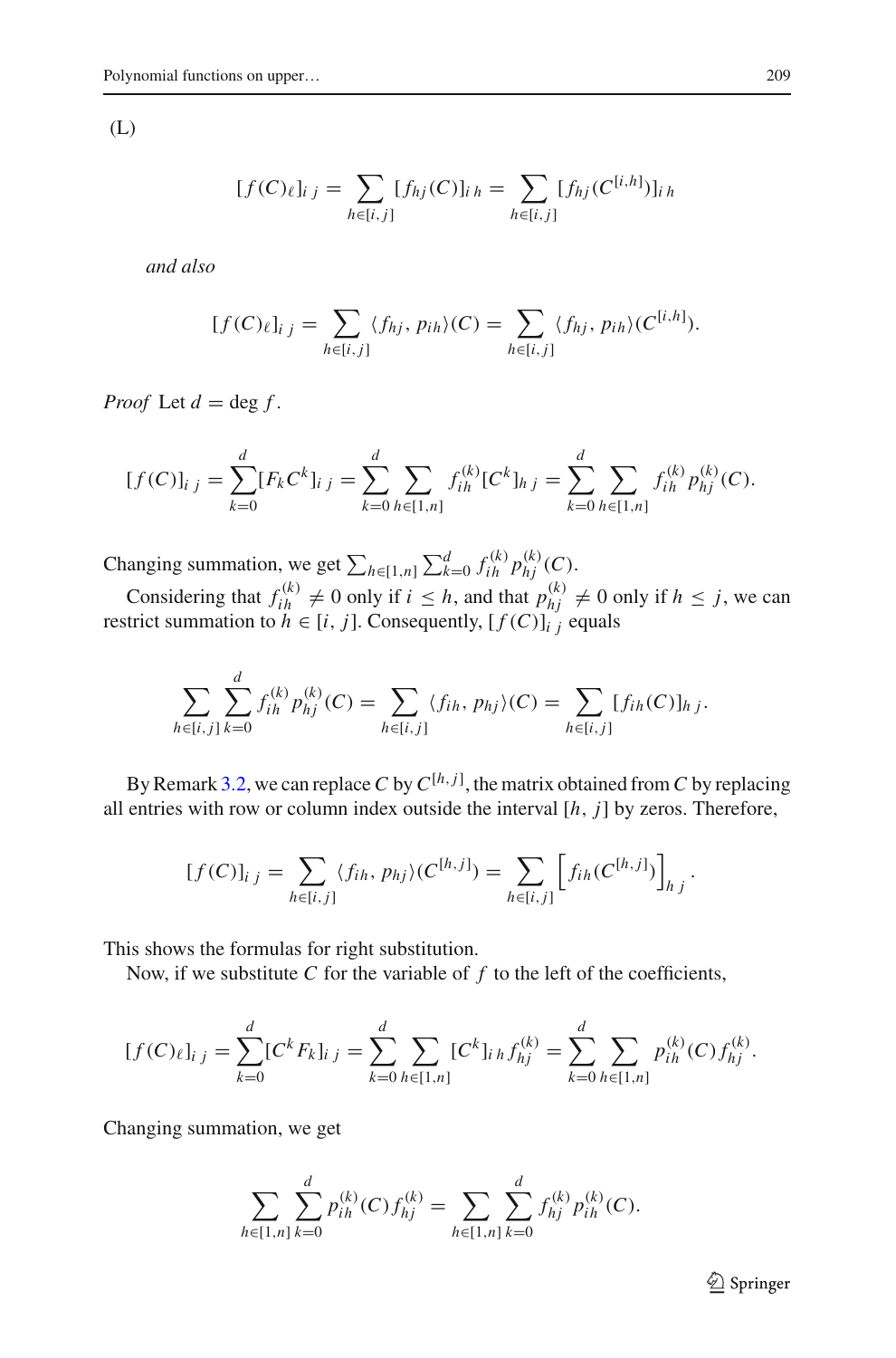Considering that  $f_{hj}^{(k)} \neq 0$  only if  $h \leq j$ , and that  $p_{ih}^{(k)} \neq 0$  only if  $i \leq h$ , we can restrict summation to  $h \in [i, j]$ . Consequently,  $[f(C)_{\ell}]_{i,j}$  equals

$$
\sum_{h \in [i,j]} \sum_{k=0}^d f_{hj}^{(k)} p_{ih}^{(k)}(C) = \sum_{h \in [i,j]} \langle f_{hj}, p_{ih} \rangle(C) = \sum_{h \in [i,j]} [f_{hj}(C)]_{ih}.
$$

By Remark [3.2,](#page-7-0) we can replace C by  $C^{[i,h]}$ , the matrix obtained from C by replacing all entries in rows and columns with index outside [*i*, *h*] by zeros. Therefore,

$$
[f(C)_{\ell}]_{i,j} = \sum_{h \in [i,j]} \langle f_{hj}, p_{ih} \rangle (C^{[i,h]}) = \sum_{h \in [i,j]} [f_{hj}(C^{[i,h]})]_{i,h}.
$$

<span id="page-9-0"></span>**Lemma 3.4** *Let*  $f \in (T_n(R))[x]$  *with notation as in* [1.2](#page-2-1) *and in Definitions* [2.1](#page-5-0), [2.4](#page-5-1)*, and* [2.5](#page-6-0)*. Let*  $1 \leq i \leq j \leq n$ *.* 

[right:] *The following are equivalent*

(1)  $[f(C)]_{i} \in I$  for all  $C \in T_n(S)$ (2)  $[f_{ih}(C)]_{h}$  *j* ∈ *I for all*  $C ∈ T_n(S)$ *, for all*  $h ∈ [i, j]$ *.*  $\langle f_{ih}, p_{hi} \rangle \in \text{Int}_{R}(S^*, I)$  *for all h*  $\in [i, j]$ *.* 

[left:] *The following are equivalent*

- (1)  $[f(C)_{\ell}]_{i,j} \in I$  *for all*  $C \in T_n(S)$
- (2)  $[f_{hj}(C)]$ *i*  $_h \in I$  *for all*  $C \in T_n(S)$ *, for all*  $h \in [i, j]$ *.*

(3)  $\langle f_{hj}, p_{ih} \rangle \in \text{Int}_{R}(S^*, I)$  *for all*  $h \in [i, j]$ *.* 

*Proof* For **right** substitution:  $(2 \Rightarrow 1)$  follows directly from

$$
[f(C)]_{i j} = \sum_{h \in [i,j]} [f_{ih}(C)]_{h j},
$$

which is Lemma [3.3.](#page-7-1)

(1 ⇒ 2) Induction on *h* from *j* down to *i*. Given  $m \in [i, j]$ , we show (2) for  $h = m$ , assuming that the statement holds for all values  $h \in [i, j]$  with  $h > m$ . In the above formula from Lemma [3.3,](#page-7-1) we let *C* vary through  $T_n^{[m,j]}(S)$  (as in Notation [3.1\)](#page-7-2). For such a *C*, the summands  $[f_{ih}(C)]_{h}$  *i* with  $h < m$  are zero, by Remark [2.7](#page-6-2) (3). The summands with *h* > *m* are in *I*, by induction hypothesis. Therefore  $[f(C)]_{i}$   $i \in I$  for all  $C \in T_n(S)$  implies  $[f_{im}(C)]_{m j} \in I$  for all  $C \in T_n^{[m,j]}(S)$ . Since  $[f_{im}(C)]_{m j} =$  $[f_{im}(C^{[m,j]})]_{m,j}$ , by Remark [3.2,](#page-7-0) the statement follows for all  $C \in T_n(S)$ .

Finally,  $(3 \Leftrightarrow 2)$  because, firstly,  $[f_{ih}(C)]_{h}$   $_i = \langle f_{ih}, p_{hj} \rangle(C)$ , for all  $C \in T_n(R)$ , and secondly, as far as the image of  $\langle f_{ih}, p_{hi} \rangle$  is concerned, all possible values under substitution of elements from *S* for the variables are obtained as *C* varies through  $T_n(S)$ , because no variables other that  $x_{ij}$  with  $1 \le i \le j \le n$  occur in this polynomial.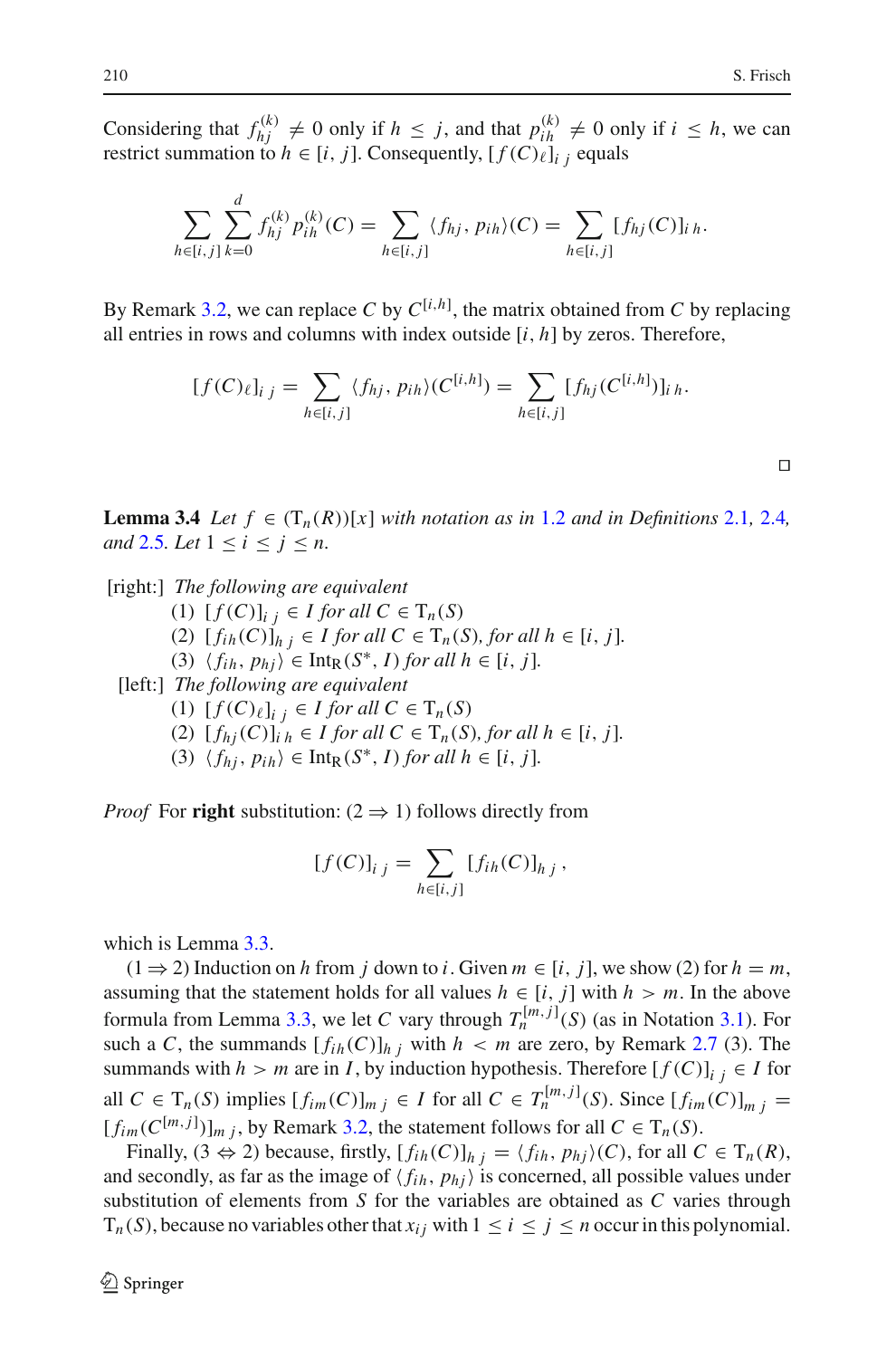For **left** substitution:  $(2 \Rightarrow 1)$  follows directly from

$$
[f(C)_{\ell}]_{i j} = \sum_{h \in [i,j]} [f_{hj}(C)]_{i h},
$$

which is Lemma [3.3.](#page-7-1)

(1 ⇒ 2) Induction on *h*, from *h* = *i* to *h* = *j*. Given *m* ∈ [*i*, *j*], we show (2) for  $h = m$  under the hypothesis that it holds for all  $h \in [i, j]$  with  $h < m$ . In the above formula from Lemma [3.3,](#page-7-1) the summands corresponding to  $h < m$  are in *I* by induction hypothesis. If we let *C* vary through  $T_n^{[i,m]}(S)$  (as in [3.1\)](#page-7-2), then, for such *C*, the summands  $[f_{hi}(C)]_{ih} = \langle f_{hi}, p_{ih} \rangle(C)$  corresponding to  $h > m$  are zero, by Remark [2.7](#page-6-2) (3). Therefore  $[f_{mj}(C^{[i,m]})]_{im} \in I$  for all  $C \in T_n(S)$ . But  $[f_{mj}(C^{[i,m]})]_{i,m} = [f_{mj}(C)]_{i,m}$  for all  $C \in T_n(S)$ , by Remark [3.2.](#page-7-0) Thus, (2) follows by induction.

Finally,  $(3 \Leftrightarrow 2)$  because, firstly,  $[f_{hi}(C)]_{ih} = \langle f_{hi}, p_{ih} \rangle(C)$ , for all  $C \in T_n(R)$ , and secondly, as far as the image of  $\langle f_{hi}, p_{ih} \rangle$  is concerned, all possible values under substitution of elements of *S* for the variables are realized as *C* varies through  $T_n(S)$ , since no variables other than  $x_{ij}$  with  $1 \le i \le j \le n$  occur in this polynomial.

## **4 Results for polynomials with matrix coefficients**

Considering how matrix multiplication works, it is no surprise that, for a fixed rowindex *i* and  $f \in (T_n(R))[x]$ , whether the entries of the *i*-th row of  $f(C)$  are in *I* for every  $C \in T_n(S)$ , depends only on the *i*-th rows of the coefficients of f. Indeed, if  $f = \sum_{k} F_{k} x^{k}$ , and  $[B]_{i}$  denotes the *i*-th row of a matrix *B*, then

$$
[f(C)]_i = \sum_k [F_k]_i C^k.
$$

Likewise, for a fixed column index *j*, whether the entries of the *j*-th column of  $f(C)$ <sub>l</sub> are in *I* for every  $C \in T_n(S)$  depends only on the *j*-th columns of the coefficients of  $f = \sum_{k} F_{k} x^{k}$ : if  $[B]^{j}$  denotes the *j*-th column of a matrix *B*, then

$$
[f(C)_{\ell}]^{j} = \sum_{k} C^{k} [F_{k}]^{j}.
$$

Now we can formulate the precise criterion which the *i*-th rows, or *j*-th columns, of the coefficients of  $f \in (T_n(R))[x]$  have to satisfy to guarantee that the entries of the *i*-th row of  $f(C)$ , or the *j*-th column of  $f(C)$ <sub>l</sub>, respectively, are in *I* for every  $C \in T_n(S)$ .

<span id="page-10-0"></span>**Lemma 4.1** *Let*  $f \in (T_n(R))[x]$ *. We use the notation of* [1.2](#page-2-1) *and Definitions* [2.1](#page-5-0)*.* [2.4](#page-5-1)*, and* [2.5](#page-6-0)*.*

[right:] *Let* 1 ≤ *i* ≤ *n. The following are equivalent*

(1) *For every*  $C \in T_n(S)$ *, all entries of the i-th row of*  $f(C)$  *are in I.*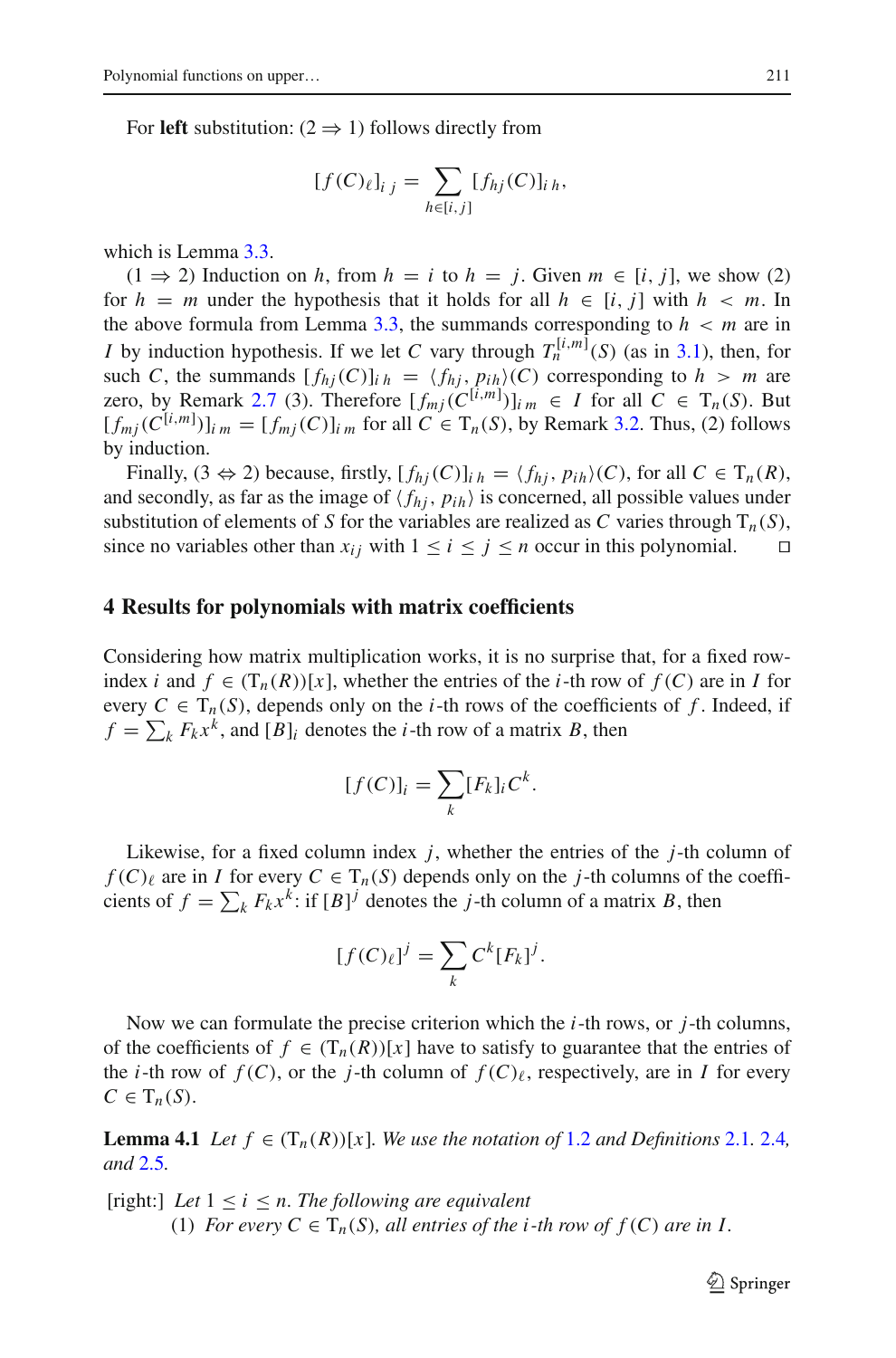- (2) *For all*  $C \in T_n(S)$ *, for all*  $h, j$  *with*  $i \leq h \leq j \leq n$ ,  $[f_{ih}(C)]_{h, i} \in I$ .
- (3) *For all h*, *j* with  $i \leq h \leq j \leq n$ ,  $\langle f_{ih}, p_{hi} \rangle \in \text{Int}_{R}(S^*, I)$ .
- (4)  $f_{ih} \in \text{Int}_{R}(T_{n-h+1}(S), T_{n-h+1}(I))$  *for*  $h = i, ..., n$ .

[left:] *Let*  $1 \leq j \leq n$ *. The following are equivalent* 

- (1) *For every*  $C \in T_n(S)$ *, all entries of the j-th column of*  $f(C)_{\ell}$  *are in I*.
- (2) *For all*  $C \in T_n(S)$ *, for all i, h with*  $1 \leq i \leq h \leq j$ *,*  $[f_{hi}(C)]_{ih} \in I$ *.*
- (3) *For all i, h with*  $1 \leq i \leq h \leq j$ ,  $\langle f_{hi}, p_{ih} \rangle \in \text{Int}_{R}(S^*, I)$ *.*
- (4)  $f_{hj} \in \text{Int}_R(T_h(S), T_h(I))$  *for*  $h = 1, ..., j$ .

*Proof* For **right** substitution: by Lemma [3.4,](#page-9-0) (1–3) are equivalent conditions for the  $(i, j)$ -th entry of  $f(C)$  to be in *I* for all *j* with  $i \leq j \leq n$ , for every  $C \in T_n(S)$ .

(3⇒4) For each *h* with  $i \leq h \leq n$ , letting *j* vary from *h* to *n* shows that criterion (3) of Proposition [2.9](#page-7-3) for  $f_{ih} \in \text{Int}_{R}(T_{n-h+1}(S), T_{n-h+1}(I))$  is satisfied.

(4⇒3) For each fixed *h*, *fi h* satisfies, by criterion (2) of Proposition [2.9,](#page-7-3) in particular,  $\langle f_{ih}, p_{1k} \rangle$  ∈ Int(*S*<sup>\*</sup>, *I*) for all  $1 \le k \le n-h+1$ . By Lemma [2.8,](#page-6-3)  $\langle f_{ih}, p_{1k} \rangle$ (*S*<sup>\*</sup>) equals  $\langle f_{ih}, p_{hh+k-1} \rangle$ (*S*<sup>∗</sup>). Therefore  $\langle f_{ih}, p_{hi} \rangle$  ∈ Int(*S*<sup>∗</sup>, *I*) for all *j* with  $h \le j \le n$ .

For **left** substitution: by Lemma [3.4,](#page-9-0) (1-3) are equivalent conditions for the (*i*, *j*)-th entry of  $f(C)_\ell$  to be in *I* for all *i* with  $1 \le i \le j$ , for every  $C \in T_n(S)$ .

(3⇒4) For each *h* with  $1 \le h \le j$ , letting *i* range from 1 to *h* shows that criterion (3) of Proposition [2.9](#page-7-3) for  $f_{hi} \in \text{Int}_R(T_h(S), T_h(I))$  is satisfied.

(4⇒3) For each *h* with  $1 \le h \le j$ , applying criterion (2) of Proposition [2.9](#page-7-3) to  $f_{hi}$ shows, in particular,  $\langle f_{hj}, p_{ih} \rangle \in \text{Int}(S^*, I)$  for all  $1 \le i \le h$ .

<span id="page-11-0"></span>We are now ready to prove the promised characterization of polynomials with matrix coefficients in terms of polynomials with scalar coefficients:

**Theorem 4.2** *Let*  $f \in (T_n(R))[x]$ *. Let*  $F_k = (f_{ij}^{(k)})_{1 \leq i,j \leq n}$  *denote the coefficient of x<sup>k</sup> in f and set*

$$
f_{ij} = \sum_{k} f_{ij}^{(k)} x^{k}.
$$

*Then*

 $f \in \text{Int}_{\text{T}_n(R)}(\text{T}_n(S), \text{T}_n(I)) \Leftrightarrow \forall i, j \ f_{ij} \in \text{Int}_{\text{R}}(\text{T}_{n-j+1}(S), \text{T}_{n-j+1}(I))$ 

*and*

$$
f \in \text{Int}^{\ell} T_n(R) (T_n(S), T_n(I)) \iff \forall i, j \ f_{ij} \in \text{Int}_R(T_i(S), T_i(I)).
$$

*Proof* The criterion for  $f \in \text{Int}_{T_n(R)}(T_n(S), T_n(I))$  is just Lemma [4.1](#page-10-0) applied to each row-index *i* of the coefficients of  $f \in (T_n(R))[x]$ , and the criterion for  $f \in \text{Int}^{\ell}_{T_n(R)}(T_n(S), T_n(I))$  is Lemma [4.1](#page-10-0) applied to each column index *j* of the coefficients of *f* .

With the above proof we have also shown Remark [1.6](#page-3-0) from the introduction, which is the representation in matrix form of Theorem [4.2.](#page-11-0)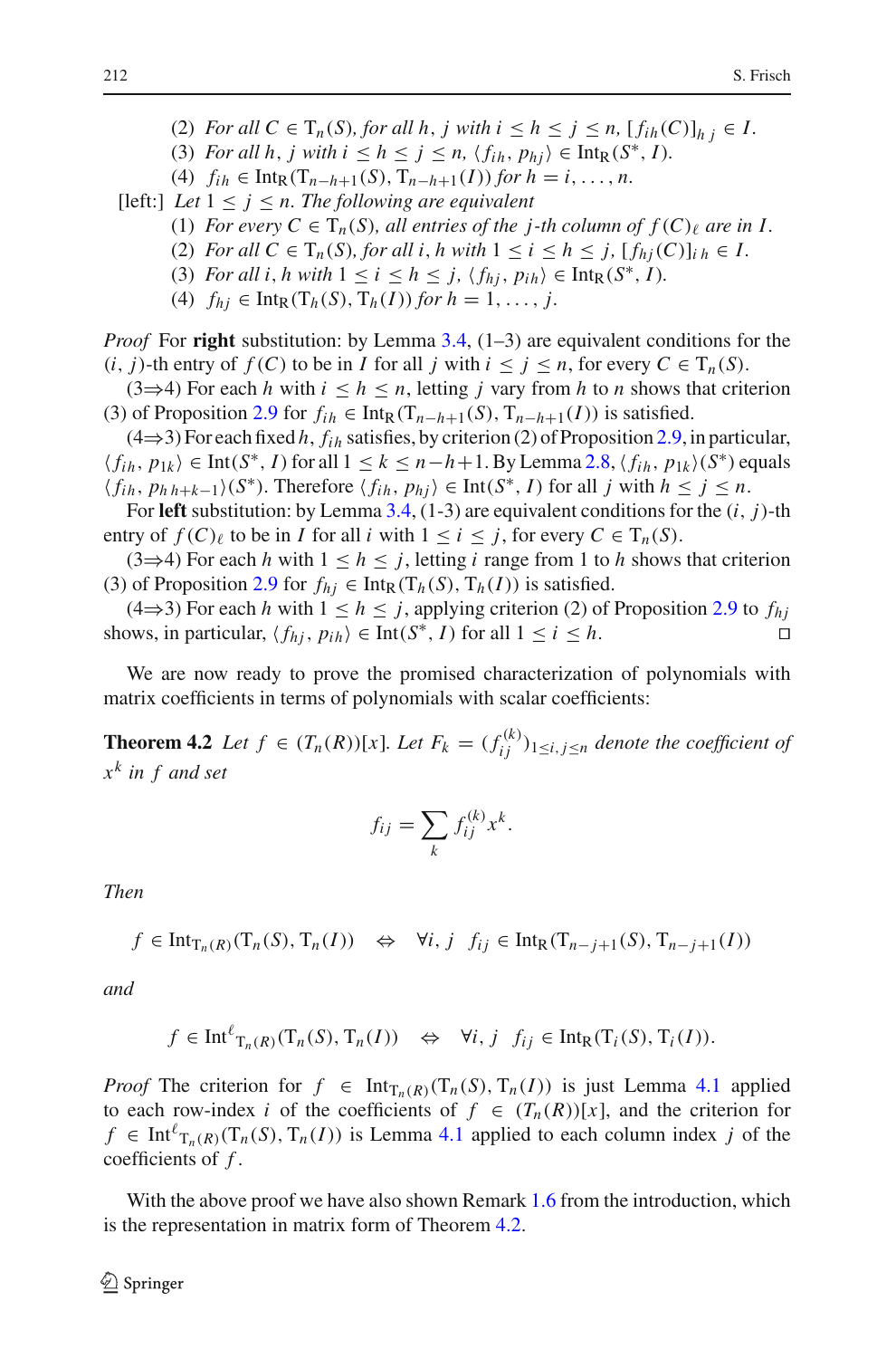# <span id="page-12-0"></span>**5 Applications to null-polynomials and integer-valued polynomials**

Applying our findings to null-polynomials on upper triangular matrices, we can describe polynomials with coefficients in  $T_n(R)$  that induce the zero-function on  $T_n(R)$ in terms of polynomials with coefficients in *R* that induce the zero function on  $T_n(R)$ . As before, we denote substitution for the variable in a polynomial  $f = \sum_k b_k x^k$  in  $T_n(R)[x]$ , to the right or to the left of the coefficients, as

$$
f(C) = \sum_{k} b_k C^k \quad \text{and} \quad f(C)_{\ell} = \sum_{k} C^k b_k
$$

and define

$$
N_{\mathrm{T}_n(R)}(\mathrm{T}_n(R)) = \{ f \in (\mathrm{T}_n(R))[x] \mid \forall C \in \mathrm{T}_n(R) \ f(C) = 0 \}
$$
  

$$
N_{\mathrm{T}_n(R)}^{\ell}(\mathrm{T}_n(R)) = \{ f \in \mathrm{T}_n(R)[x] \mid \forall C \in \mathrm{T}_n(R) \ f(C)_{\ell} = 0 \}
$$
  

$$
\mathrm{N}_R(T_k(R)) = \{ f \in R[x] \mid \forall C \in \mathrm{T}_n(R) \ f(C) = 0 \}
$$

Null-polynomials on matrix algebras occur naturally in two circumstances: in connection with null-ideals of matrices [\[2](#page-14-7),[10\]](#page-14-8), and in connection with integer-valued polynomials. For instance, if *D* is a domain with quotient field *K* and  $f \in (T_n(K))[x]$ , we may represent *f* as  $g/d$  with  $d \in D$  and  $g \in (T_n(D))[x]$ . Then *f* is (right) integer-valued on  $T_n(D)$  if and only if the residue class of *g* in  $T_n(D/dD)[x]$  is a (right) null-polynomial on  $T_n(D/dD)$  [\[3](#page-14-9)].

From Theorem [4.2](#page-11-0) we derive the following corollary (see also Remark [1.6\)](#page-3-0):

**Corollary 5.1** *If we identify polynomials in*  $(T_n(R))[x]$  *with their images in*  $T_n(R[x])$ *under the isomorphism of Remark* [1.1](#page-2-0)*, then*  $N_{\mathrm{T}_n(R)}(\mathrm{T}_n(R))$ 

$$
= \begin{pmatrix} N_R(T_n(R)) N_R(T_{n-1}(R)) \dots N_R(T_2(R)) N_R(T_1(R)) \\ 0 N_R(T_{n-1}(R)) \dots N_R(T_2(R)) N_R(T_1(R)) \\ \vdots \\ 0 & 0 \dots N_R(T_2(R)) N_R(T_1(R)) \\ 0 & 0 \dots 0 N_R(T_1(R)) \end{pmatrix}
$$

and  $N_{\mathrm{T}_n(R)}^{\ell}(\mathrm{T}_n(R))$ 

$$
= \begin{pmatrix} N_R(T_1(R)) N_R(T_1(R)) \dots N_R(T_1(R)) & N_R(T_1(R)) \\ 0 & N_R(T_2(R)) \dots N_R(T_2(R)) & N_R(T_2(R)) \\ \vdots & \vdots & \ddots & \vdots \\ 0 & 0 & \dots N_R(T_{n-1}(R)) N_R(T_{n-1}(R)) \\ 0 & 0 & \dots & 0 & N_R(T_n(R)) \end{pmatrix}
$$

<span id="page-12-1"></span>This allows us to conclude: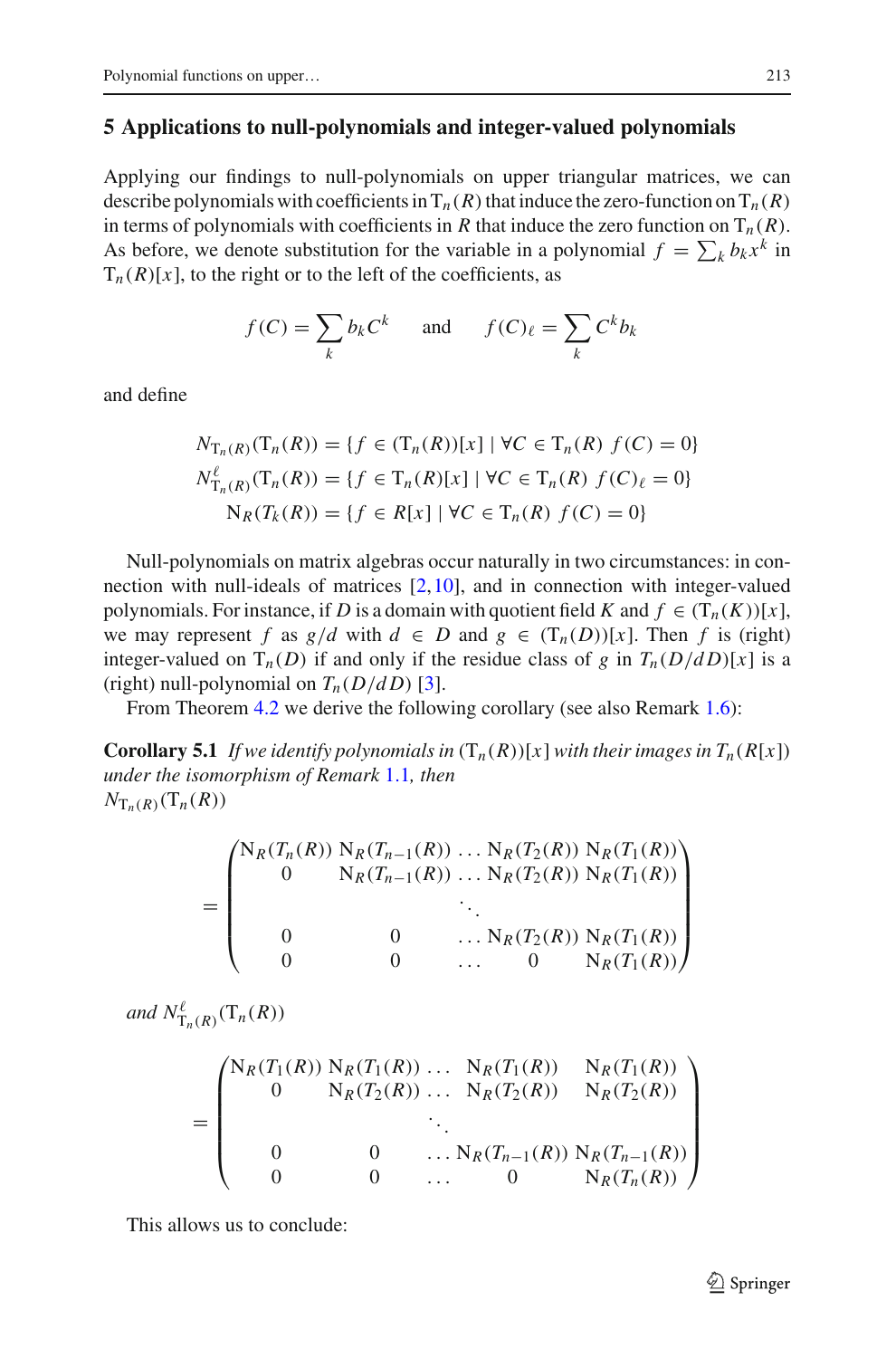**Theorem 5.2** Let R be a commutative ring. The set  $N_{T_n(R)}(T_n(R))$  of right null*polynomials on*  $T_n(R)$  *with coefficients in*  $(T_n(R))[x]$ *, and the set*  $N^{\ell}_{T_n(R)}(T_n(R))$  *of left null-polynomials on*  $T_n(R)$  *with coefficients in*  $T_n(R)$ *, are ideals of*  $(T_n(R))[x]$ *.* 

*Proof* Note that  $N_R(T_m(R)) \subseteq N_R(T_k(R))$  for  $m \geq k$ . Also,  $N_R(T_m(R))R[x] \subseteq$  $N_R(T_m(R))$  and  $R[x]N_R(T_m(R)) \subseteq N_R(T_m(R))$  by substitution homomorphism for polynomials with coefficients in the commutative ring *R*. This observation together with matrix multiplication shows that the image of  $N_{T_n(R)}(T_n(R))$  in  $T_n(R[x])$  under the ring isomorphism from  $(T_n(R))[x]$  to  $T_n(R[x])$  is an ideal of  $T_n(R[x])$ , and like-<br>wise the image of  $N_n^{\ell}$  ( $T_n(R)$ ) in  $T_n(R[x])$ . wise the image of  $N_{\mathrm{T}_n(R)}^{\ell}(\mathrm{T}_n(R))$  in  $T_n(R[x])$ .

Now let *D* be a domain with quotient field *K*. Applying Theorem [4.2](#page-11-0) to integervalued polynomials (see also Remark [1.6\)](#page-3-0)

$$
\text{Int}_{T_n(K)}(T_n(D)) = \{ f \in (T_n(K))[x] \mid \forall C \in T_n(D) \ f(C) \in T_n(D) \}
$$
\n
$$
\text{Int}_{T_n(K)}^{\ell}(T_n(D)) = \{ f \in (T_n(K))[x] \mid \forall C \in T_n(D) \ f(C)_{\ell} \in T_n(D) \}
$$
\n
$$
\text{Int}_{K}(T_n(D)) = \{ f \in K[x] \mid \forall C \in T_n(D) \ f(C) \in T_n(D) \}
$$

yields the following corollary:

**Corollary 5.3** *If we identify polynomials in*  $(T_n(K))[x]$ *with their images in*  $T_n(K[x])$ *under the isomorphism of Remark* [1.1](#page-2-0)*, then*  $Int_{T_n(K)}(T_n(D))$ 

$$
= \begin{pmatrix} \text{Int}_{K}(T_{n}(D)) \text{ Int}_{K}(T_{n-1}(D)) \dots \text{Int}_{K}(T_{2}(D)) \text{ Int}_{K}(T_{1}(D)) \\ 0 & \text{Int}_{K}(T_{n-1}(D)) \dots \text{Int}_{K}(T_{2}(D)) \text{ Int}_{K}(T_{1}(D)) \\ \cdot & \cdot \\ 0 & 0 & \dots \text{Int}_{K}(T_{2}(D)) \text{ Int}_{K}(T_{1}(D)) \\ 0 & 0 & \dots & 0 \text{ Int}_{K}(T_{1}(D)) \end{pmatrix}
$$

*and*  $\mathrm{Int}^{\ell}T_{n}(K)(T_{n}(D))$ 

$$
= \begin{pmatrix} \text{Int}_{K}(T_{1}(D)) & \text{Int}_{K}(T_{1}(D)) & \dots & \text{Int}_{K}(T_{1}(D)) & \text{Int}_{K}(T_{1}(D)) \\ 0 & \text{Int}_{K}(T_{2}(D)) & \dots & \text{Int}_{K}(T_{2}(D)) & \text{Int}_{K}(T_{2}(D)) \\ \vdots & \vdots & \ddots & \vdots & \vdots \\ 0 & 0 & \dots & \text{Int}_{K}(T_{n-1}(D)) & \text{Int}_{K}(T_{n-1}(D)) \\ 0 & 0 & \dots & 0 & \text{Int}_{K}(T_{n}(D)) \end{pmatrix}
$$

<span id="page-13-0"></span>We can see the following:

**Theorem 5.4** Let D be a domain with quotient field K. The set  $\text{Int}_{T_n(K)}(T_n(D))$ *of right integer-valued polynomials with coefficients in*  $(T_n(K))[x]$  *and the set*  $\text{Int}^{\ell}_{\mathrm{T}_n(K)}(\mathrm{T}_n(D))$  *of left integer-valued polynomials with coefficients in*  $(\mathrm{T}_n(K))[x]$ *are subrings of*  $(T_n(K))[x]$ *.*